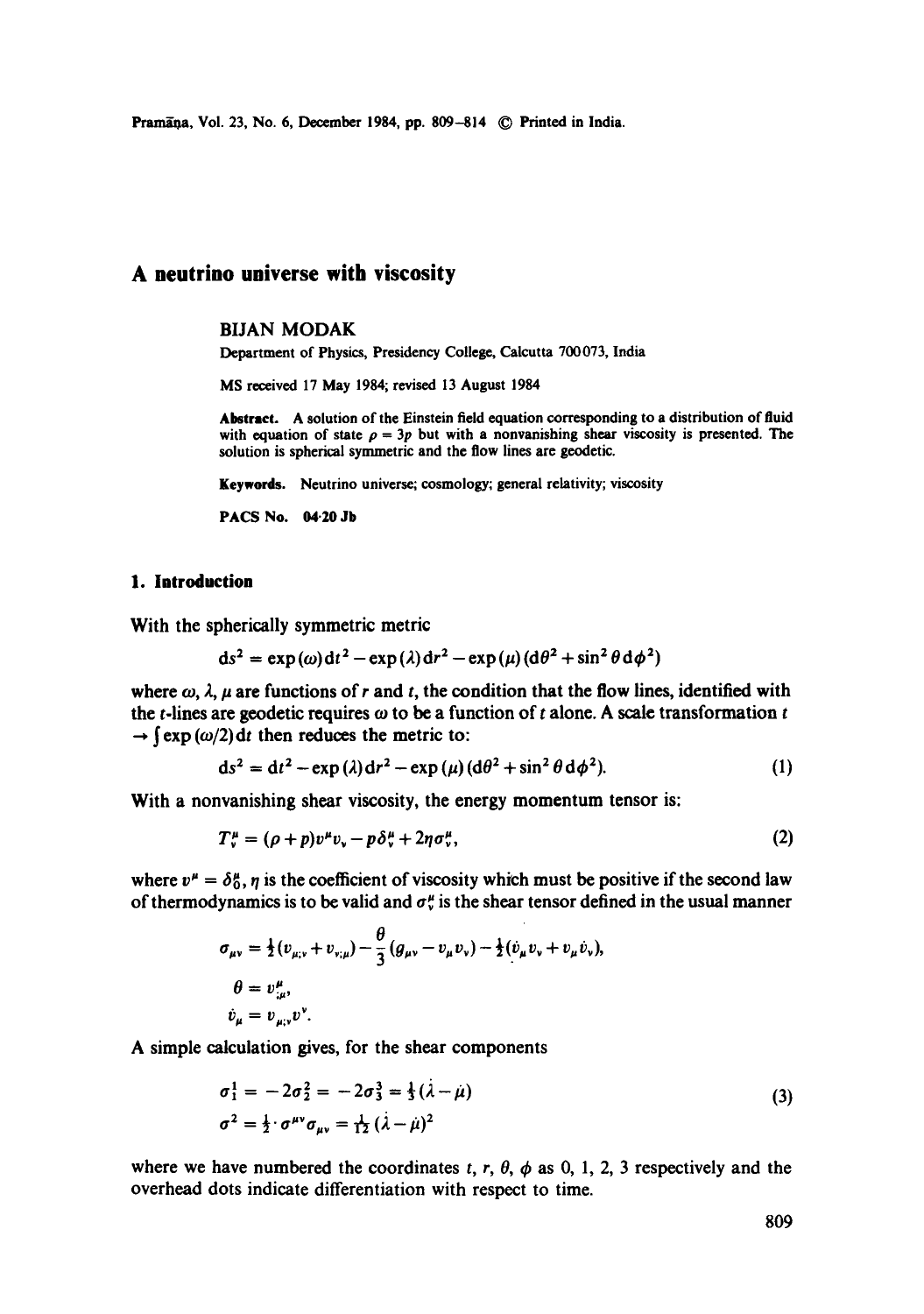# **2. Field equation and their integration**

The non-trivial field equations are: (Tolman 1934)

$$
8\pi T_0^0 = 8\pi \rho = \exp(-\mu) + \exp(-\lambda) \bigg[ -\mu'' - \frac{3}{4} \mu'^2 + \frac{\mu' \lambda'}{2} \bigg] + \frac{\mu^2}{4} + \frac{\mu \lambda}{2}, \tag{4}
$$

$$
8\pi T_{1}^{1} = -8\pi p + 16\pi \eta \sigma_{1}^{1} = \exp(-\mu) - \frac{\mu^{'2}}{4} \exp(-\lambda) + \ddot{\mu} + \frac{3}{4} \dot{\mu}^{2},
$$
 (5)

$$
8\pi T_2^2 = -8\pi p + 16\pi \eta \sigma_2^2 = \exp(-\lambda) \left[ -\frac{\mu''}{2} - \frac{\mu'^2}{4} + \frac{\mu' \lambda'}{2} \right] + \frac{\ddot{\mu}}{2} + \frac{\ddot{\lambda}}{2} + \frac{\mu^2}{4} + \frac{\dot{\lambda}^2}{4} + \frac{\dot{\mu} \dot{\lambda}}{4},
$$
(6)

$$
8\pi T_0^1 = 0 = \exp\left(-\lambda\right) \left[\mu' + \frac{\mu'}{2}(\mu - \lambda)\right],\tag{7}
$$

where the primes denote differentiation with respect to r. Equation (7) shows that  $\mu'$  is nonvanishing if and only if the shear is nonvanishing and can be readily integrated to give

$$
\mu'^2 \exp\left(\mu - \lambda\right) = g^2,\tag{8}
$$

where g is an arbitrary function of r alone. Substituting  $(8)$  in  $(4)$  we get

$$
8\pi \rho = (1 - g^2/4) \exp(-\mu) - \frac{gg'}{\mu'} \exp(-\mu) + \frac{3}{4} \mu^2 + \frac{\mu \mu'}{\mu'}.
$$
 (9)

Also, eliminating the shear tensor components from (5) and (6) by using (8), we get

$$
3(8\pi p) = -(1 - g^2/4) \exp(-\mu) + \frac{gg'}{\mu'} \exp(-\mu) - 3(\ddot{\mu} + \frac{3}{4}\dot{\mu}^2) - \frac{2\ddot{\mu}'}{\mu'} - \frac{3\dot{\mu}\dot{\mu}'}{\mu'}.
$$
 (10)

The equation of state  $\rho = 3p$ , now gives from (9) and (10):

$$
2(1 - g2/4) + (\ddot{\mu} + \dot{\mu}2) \exp{(\mu)} = f(t) \exp{(-\mu/2)}.
$$
 (10a)

As we shall see in §3,  $f(t)$  must vanish if the solution is to be regular at the origin. Integrating twice, we then get

$$
\exp(\mu) = (g^2/4 - 1)t^2 + ht + l,\tag{11}
$$

where h and l are arbitary functions of r alone. Substituting (11) in (8), we get:

$$
\exp\left(\lambda\right) = \frac{\left[ \left(g^2/4 - 1\right)'\left(t^2 + h'\left(t + l'\right)\right)^2 \right]}{g^2 \left[ \left(g^2/4 - 1\right)\left(t^2 + h\left(t + l\right)\right)}.\tag{12}
$$

#### **3. Comparison with the isotropic case and regularity at the origin**

Obviously if  $(g^2/4 - 1)$ , h and l are all constant multiples of a single function of  $r, \mu = \lambda$ . and the shear vanishes, one can then reduce the solution to the standard Friedmann form: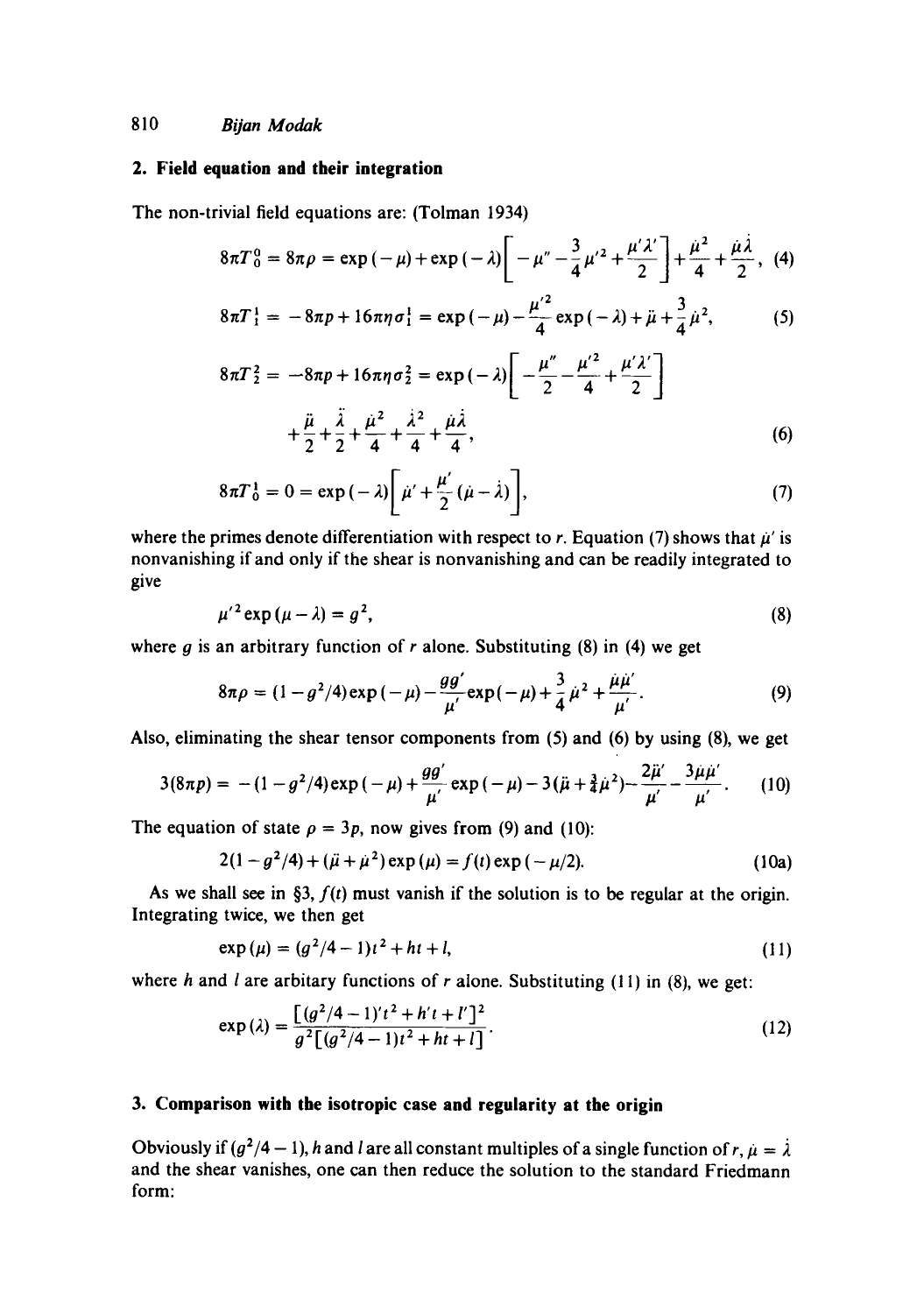*Neutrino universe 811* 

$$
ds^{2} = dt^{2} - \frac{R^{2}}{[1 + Kr^{2}/4]^{2}} [dr^{2} + r^{2} (d\theta^{2} + \sin^{2} \theta d\phi^{2})],
$$
 (12a)

(where  $R = R(t)$  and  $K = 0, +1, -1$ ) by a simple transformation of the radial variable.

In general also there is some restriction on the functions  $g$ ,  $h$  and  $l$  given by the condition of regularity at the origin and the positive definiteness of the scalars  $\rho$  and  $\eta$ . Regularity at the origin requires that as  $r \to 0$ ,  $\exp(\lambda)$  should remain finite and  $\exp(\mu)$ should be  $0(r^2)$  with  $\exp((\mu - \lambda) \rightarrow 1/r^2)$ . Plugging these conditions in (8) we get

$$
\lim_{r\to 0} g^2 \to 4
$$

Consistent with this, we shall take in what follows

$$
g^2 = 4(1 - Zr^2),\tag{13}
$$

where Z is a function of r which remains finite at  $r = 0$  and is otherwise arbitrary. It is interesting to note that for the Friedmann universe

$$
g^2 = 4\frac{(1 - Kr^2/4)}{(1 + Kr^2/4)}.
$$
 (14)

Obviously (l 3) becomes (14) with a suitable choice of Z. We write the expressions for  $\rho \equiv 3p$ ,  $\theta$ ,  $\sigma^2$  and *n* as

$$
8\pi\rho = \frac{3}{4} - \frac{(-2Zt + b)^2}{B^2} + \frac{Z}{B} + \frac{(Zr^2)'}{rD} + \frac{r}{2} \cdot \frac{(-2Zt + b)}{B^2} \cdot \frac{A}{D},
$$
 (15)

$$
\theta = \frac{3}{2} \frac{(-2Zt + b)}{B} + \frac{r}{2} \frac{A}{BD}; \quad \sigma^2 = \frac{r^2}{12} \frac{A^2}{B^2 D^2},
$$
 (16, 17)

$$
16\pi\eta = \frac{2}{r} \cdot \frac{ZD}{A} - \frac{(Zr^2)'}{r^2} \cdot \frac{B}{A} - \frac{A}{A} - \frac{B}{2B} + \frac{D}{D} - \frac{r}{2} \frac{A}{BD}.
$$
 (18)

where  $b = h/r^2$  and  $c = l/r^2$  and

$$
A = -(bZ' - b'Z)t^2 - 2(Z'c - Zc')t + (b'c - bc'),
$$
\n(19)

$$
B = -Zt^2 + bt + c,\tag{20}
$$

$$
D = -(Z + rZ')/2)t^2 + (b + rb'/2)t + (c + rc'/2).
$$
 (21)

The condition  $\eta > 0$  for all r, t does not lead to any simple relation-indeed the expression for  $\eta$  seems too complicated to admit any simple physical interpretation of viscosity.

# **4. Singularities of the field**

In the isotropic case one has a collapse of the volume and the density blows up at a finite time in the past or the future. In the present case, too, a collapse of the volume occurs at a finite time as is evident from the following consideration. The Raychaudhuri equation reads (Raychaudhuri 1979)

$$
\theta_{,\alpha}v^{\alpha} + \frac{\theta^2}{3} + 2\sigma^2 = R_{\mu\nu}v^{\mu}v^{\nu}.
$$
 (22)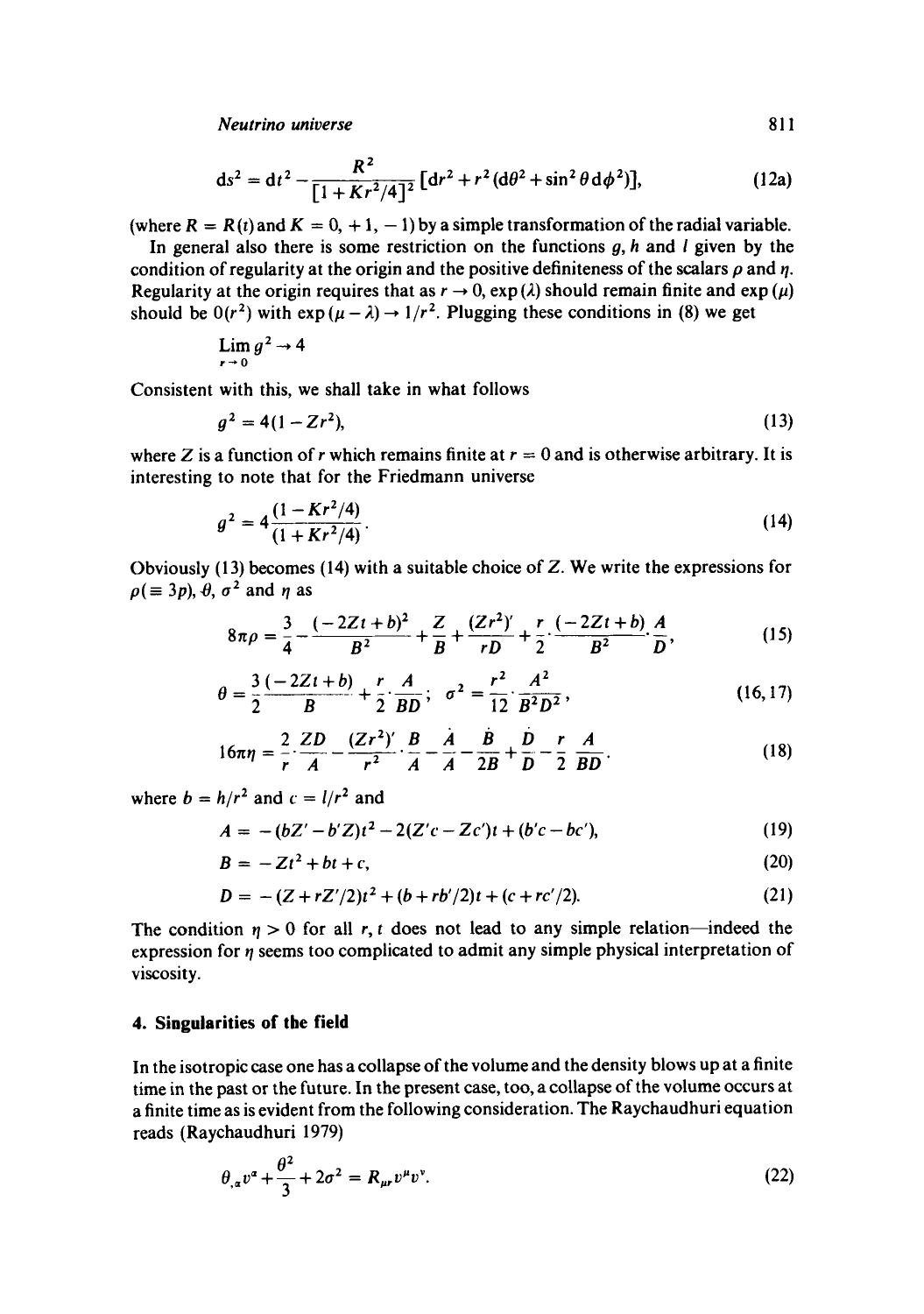Using the field equation

$$
R_{\mu\nu} = -8\pi (T_{\mu\nu} - \frac{1}{2}Tg_{\mu\nu})
$$
 (22a)

we get

$$
\theta_{,a}v^{\alpha} + \frac{\theta^2}{3} = -4\pi(\rho + 3p) - 2\sigma^2
$$
 (23)

the viscosity term falling off because  $\sigma_{ur} v^{\nu} = 0 = \sigma_u^{\nu}$ In our case

$$
\theta = \dot{\mu} + \dot{\lambda}/2 \tag{24}
$$

Thus (23) becomes

$$
\frac{3R}{R} = -4\pi(\rho + 3p) - 2\sigma^2 \tag{25}
$$

where we have put

$$
R^3 = \exp\left(\mu + \lambda/2\right) \tag{26}
$$

Equations (25) and (26) show that with  $\rho + 3p \ge 0$  the spatial volume as measured by  $\exp(\mu + \lambda/2)$  would have no minimum and further would have a zero value at a finite time as in the isotropic models. However unlike in the isotropic case,  $\exp(\mu)$  and  $\exp(\lambda)$ may not simultaneously vanish—we may have the following cases according to the form of the function  $z, b, c$ .

(i) When at a point, B vanishes,  $D$  as defined by (21) does not vanish and remains finite so that  $exp(\lambda)$  blows up, and hence although the volume vanishes the radial dimension expands indefinitely. In this case  $\rho$  blows up.

(ii)  $D$  also vanishes along with  $B$ . We have a situation similar to that in an isotropic collapse. In particular this occurs at  $r = 0$  for all values of Z, b, c.

(iii) D vanishes for some  $(r, t)$  but B does not. In this case also there is a collapse of the volume with infinite density but the directions orthogonal to  $r$  do not vanish.

#### **5. Discussion of simple special solution**

It is clear that the general solution we have so long discussed is rather complicated. It is interesting to consider the special solution  $Z = 0$ . The condition  $Z = 0$  can be given a simple geometrical interpretation. One has for the three space scalar curvature  $R^*$  (see for example Ellis 1971)

$$
\frac{R^*}{2} = 8\pi\rho + \sigma^2 - \theta^2/3
$$
 (27)

Substituting the values of  $\rho$ ,  $\sigma^2$  and  $\theta^2$  from (9), (3) and (24) and using (8), this gives

$$
\frac{R^*}{2} = r \bigg[ 2r + \frac{2Z'r + 4Z}{\mu'} \bigg] \exp{(\mu)}.
$$

Thus  $R^*$  vanishes when Z vanishes. The other case where  $R^*$  vanishes is when  $\mu' = -\frac{2Z' r + 4Z}{Zr}$ , this would mean  $\mu' = 0$  or that the shear would vanish and we have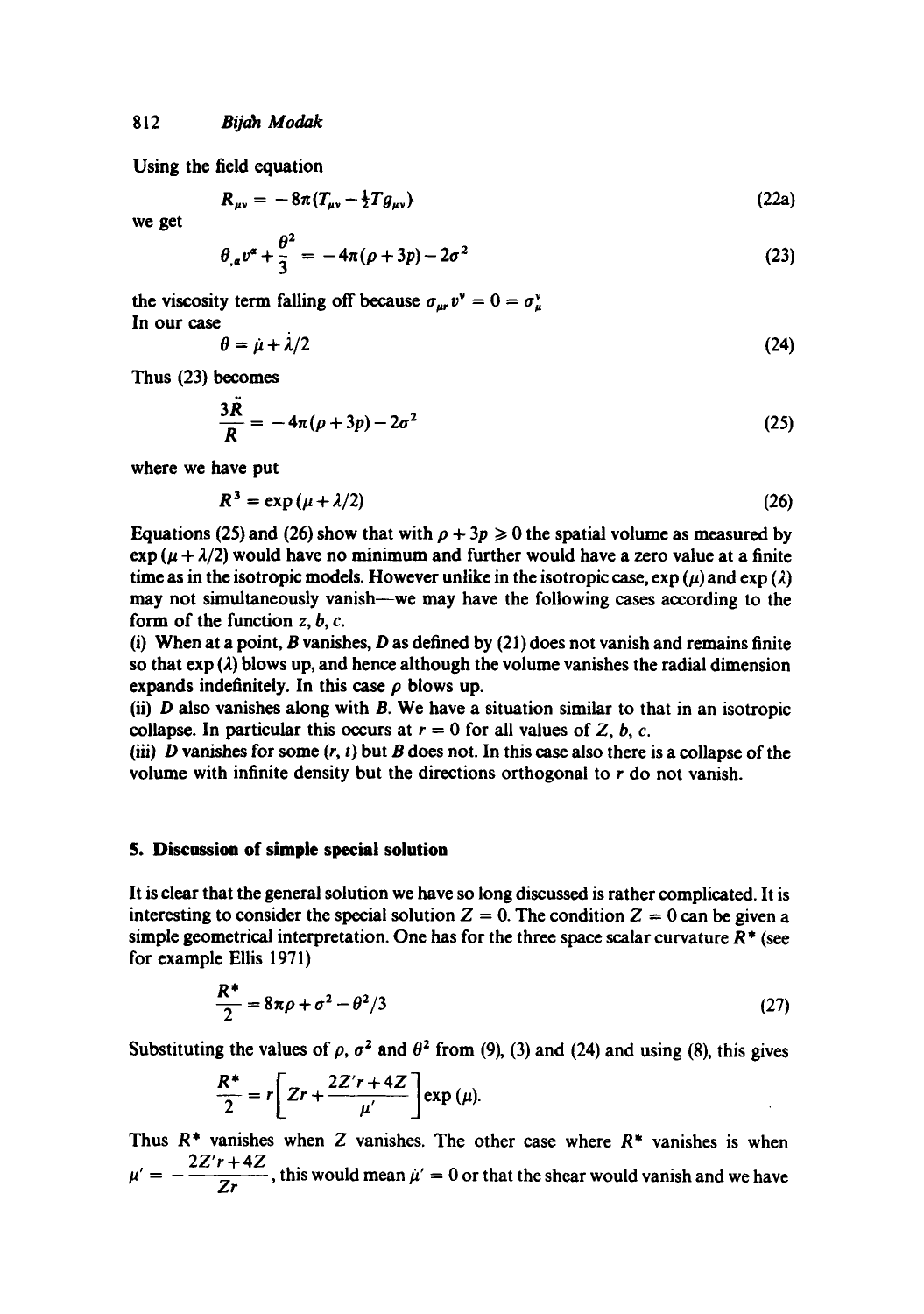to use the Friedmann case. With  $Z = 0$ , (15)-(18) are considerably simplified

$$
8\pi\rho = \frac{3}{4} \frac{b^2}{(bt+c)^2} + \frac{r}{2} \cdot \frac{b}{(bt+c)^2} \cdot \frac{(b'c-bc')}{[(b+rb'/2)t+(c+rc'/2)]}
$$
(28)

$$
\theta = \frac{3}{2} \frac{b}{(bt+c)} + \frac{r}{2} \cdot \frac{(b'c-bc')}{(bt+c)\left[(b+rb'/2)t + (c+rc'/2)\right]}
$$
(29)

$$
\sigma^2 = \frac{r^2}{12} \cdot \frac{(b'c - bc')^2}{(bt + c)^2 [(b + rb'/2)t + (c + rc'/2)]^2}
$$
(30)

$$
32\pi\eta = \frac{b}{bt+c} \tag{31}
$$

However all other equations except (31) remains too complicated for an understanding of the situation.

The singularities of the field are determined by the conditions (i)  $bt + c = 0$  and (ii)  $bt + c = \frac{r}{2} \cdot \frac{(b'c - bc')}{(b + r^2)(c^2)}$ . Of course the two coincide when  $b'c = bc'$ , but then the solution reduces to the Friedmann form.

When  $bt + c = 0$ 

$$
\rho \to -\frac{1}{4\pi} \cdot \frac{b^2}{(bt+c)^2} \to -\infty
$$

In another case  $\rho$  tends to positive infinity and  $\eta$  tends to a finite value as the singular state is approached and is given by

$$
32\pi\eta \rightarrow -\frac{2}{r} \frac{\left[1 + \frac{r}{2}\right] (\log b)'}{(c/b)}\tag{32}
$$

In this case  $exp(\lambda)$  vanishes while  $exp(\mu)$  remains finite. Thus the length in radial direction collapse with the circumferential dimension remain finite.

To have physically understandable solutions which are not very complicated we would have to choose special forms for the functions  $b$  and  $c$ . In this connection we first note that if there is to be no singularity at  $r = 0$ , h and l must vanish at least as fast as  $r^2$ . Secondly we can make a transformation of the radial coordinate in the form  $r \rightarrow f(r)$ which would not effect the form of the line element or the comoving nature. Hence we may think of reducing  $b$  or  $c$  to unity. Thus we consider cases which appear to be specially simple.

With  $b = 1$ ,  $c = -r^2$ , the expression for  $\rho$  leads to

$$
8\pi\rho=\frac{1}{4(t-r^2)^2}\cdot\left(\frac{3t-2r^2}{t-2r^2}\right).
$$

In view of the relation  $p = \rho/3$ , we interpret the solution as a neutrino universe with viscosity. The solution is obviously nonhomogeneous and is meaningful only for  $t > 2r<sup>2</sup>$  the analogue of the big bang singularity occurring at different t for different r (this is the case also for nonhomogeneous spherical symmetric dust universe (Landau and Lifshitz 1971)). At  $t = 2r^2$  all the variables  $\rho$ ,  $\sigma^2$ ,  $\theta$  blow up—indeed the ratio  $\eta/\rho$ also vanishes, which may seem rather odd. However owing to the fact that the shear vanishes much faster, the viscosity terms  $\eta \sigma_{uv}$  never exceed the normal stress p, faster